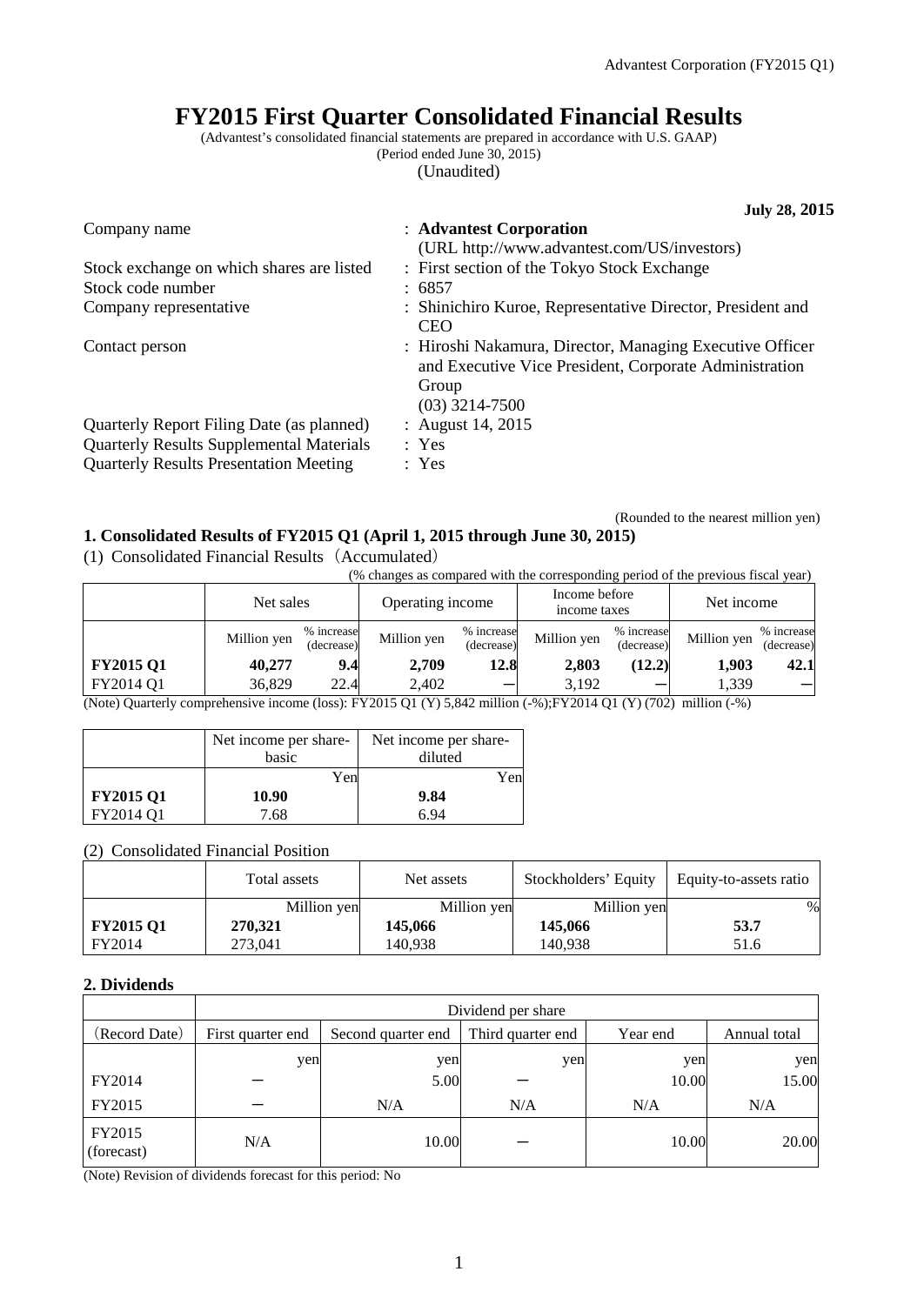#### **3. Projected Results for FY2015 (April 1, 2015 through March 31, 2016)**

| (% changes as compared with the corresponding period of the previous fiscal year) |             |     |                            |      |                               |        |               |       |                         |     |
|-----------------------------------------------------------------------------------|-------------|-----|----------------------------|------|-------------------------------|--------|---------------|-------|-------------------------|-----|
|                                                                                   | Net sales   |     | Operating<br><i>n</i> come |      | Income before<br>income taxes |        | Net income    |       | Net income per<br>share |     |
|                                                                                   | Million yen |     | % Million yen              |      | % Million yen                 |        | % Million yen | $\%$  |                         | Yen |
| FY2015 Q2<br>(Cumulative term)                                                    | 85,000      | 7.7 | 8,000                      | 25.1 | 8,000                         | (0.2)  | 6,200         | 35.2  | 35.52                   |     |
| FY2015                                                                            | 165,000     | 1.0 | 15,000                     | 2.6  | 15,000                        | (20.5) | 12,000        | (7.3) | 68.75                   |     |

(Note) Revision of projected results for this period: Yes

Please see "(3) Prospects for the Current Fiscal Year" on page 6 for details.

#### **4. Others**

- (1) Material changes in subsidiaries during this period (changes in scope of consolidation resulting from changes in subsidiaries): No
- (2) Use of simplified accounting method and special accounting policy for quarterly consolidated financial statements: Yes

(Note) Please see "2. Others" on page 7 for details.

#### (3) Accounting changes:

- 1) Changes based on revisions of accounting standard: No
- 2) Changes other than 1) above: No
- (4) Number of issued and outstanding stock (common stock):
	- 1) Number of issued and outstanding stock at the end of each fiscal period (including treasury stock): FY2015 Q1 199,566,770 shares; FY2014 199,566,770 shares.
	- 2) Number of treasury stock at the end of each fiscal period: FY2015 Q1 24,993,628 shares; FY2014 25,020,294 shares.
	- 3) Average number of outstanding stock for each period (cumulative term):
		- FY2015 Q1 174,557,956 shares; FY2014 Q1 174,190,300 shares.

#### **Status of Quarterly Review Procedures**

This quarterly financial results report is not subject to quarterly review procedures by independent auditors under Japan's Financial Instruments and Exchange Law. At the time of release of this report, such quarterly review procedures under the Financial Instruments and Exchange Law have not been completed.

## **Explanation on the Appropriate Use of Future Earnings Projections and Other Special Instructions**

This document contains "forward-looking statements" that are based on Advantest's current expectations, estimates and projections. These forward-looking statements are subject to known and unknown risks, uncertainties and other factors that may cause Advantest's actual results, levels of activities, performance or achievements to be materially different from those expressed or implied by such forward-looking statements. These factors include: (i) changes in demand for the products and services produced and offered by Advantest's customers, including semiconductors, communications services and electronic goods; (ii) circumstances relating to Advantest's investment in technology, including its ability to timely develop products that meet the changing needs of semiconductor manufacturers, communications network equipment and components makers and service providers; (iii) significant changes in the competitive environment in the major markets where Advantest purchases materials, components and supplies for the production of its products or where its products are produced, distributed or sold; and (iv) changes in economic conditions, currency exchange rates or political stability in the major markets where Advantest procures materials, components and supplies for the production of its principal products or where its products are produced, distributed or sold. A discussion of these and other factors which may affect Advantest's actual results, levels of activities, performance or achievements is contained in the "Operating and Financial Review and Prospects", "Key Information - Risk Factors" and "Information on the Company" sections and elsewhere in Advantest's annual report on Form 20-F, which is on file with the United States Securities and Exchange Commission.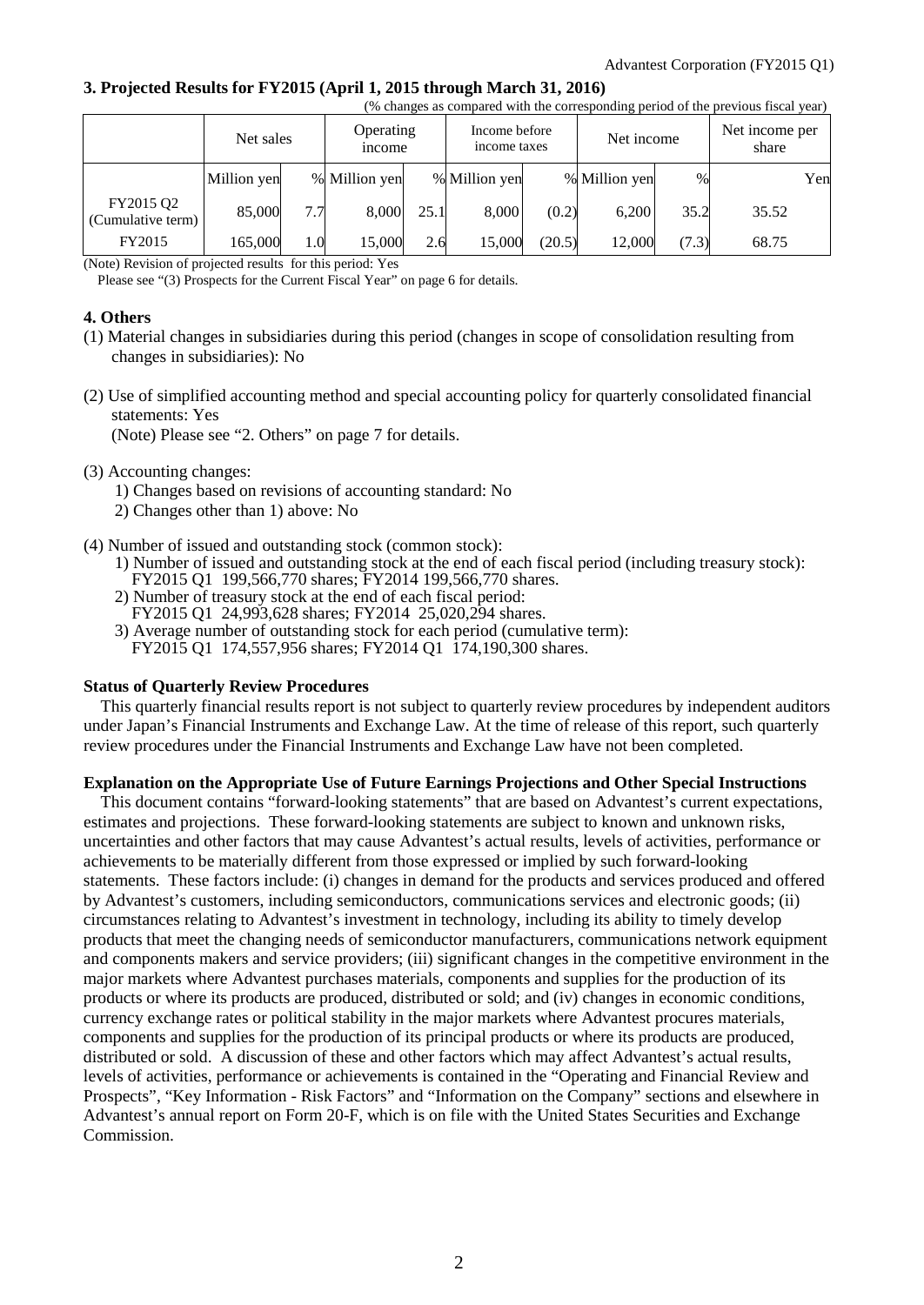# **Contents**

|    |                                                                           | $P_4$     |
|----|---------------------------------------------------------------------------|-----------|
|    |                                                                           | $P_4$     |
|    |                                                                           | P. 6      |
|    |                                                                           | $P_{0}$ 6 |
| 2. |                                                                           | P. 7      |
|    | (1) Use of Simplified Accounting Method and Special Accounting Policy for |           |
|    |                                                                           | P. 7      |
| 3. |                                                                           | P. 8      |
|    |                                                                           | P. 8      |
|    | (2) Consolidated Statements of Operations (Unaudited)                     | P.10      |
|    | (3) Consolidated Statements of Comprehensive Income (Loss) (Unaudited)    | P.11      |
|    | (4) Consolidated Statements of Cash Flows (Unaudited)                     | P.12      |
|    | (5) Notes to Consolidated Financial Statements                            | P.13      |
|    |                                                                           | P.13      |
|    | (Notes on Significant Changes to Stockholders' Equity)                    | P.13      |
|    |                                                                           | P.13      |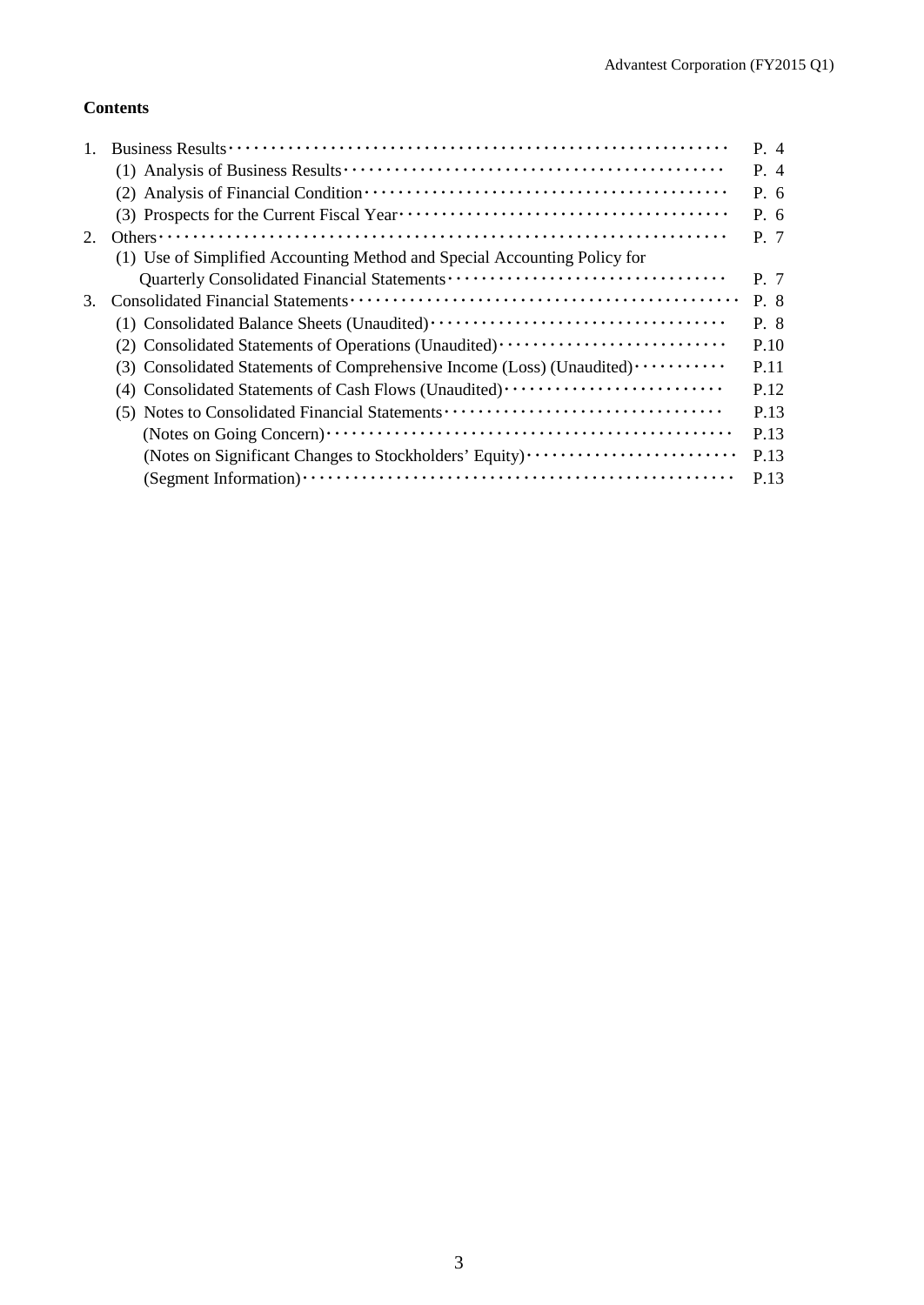(in billion yen)

## 1. Business Results

# (1) Analysis of Business Results

Consolidated Financial Results of FY2015 Q1 (April 1, 2015 through June 30, 2015)

|                            | Three months ended<br>June 30, 2014 | Three months ended<br>June 30, 2015 | As compared to the<br>corresponding period of<br>the previous<br>fiscal year<br>increase (decrease) |
|----------------------------|-------------------------------------|-------------------------------------|-----------------------------------------------------------------------------------------------------|
| Orders received            | 49.2                                | 44.0                                | $(10.6\%)$                                                                                          |
| Net sales                  | 36.8                                | 40.3                                | 9.4%                                                                                                |
| Operating income           | 2.4                                 | 2.7                                 | 12.8%                                                                                               |
| Income before income taxes | 3.2                                 | 2.8                                 | $(12.2\%)$                                                                                          |
| Net income                 | 1.3                                 | 1.9                                 | 42.1%                                                                                               |

During Advantest's fiscal first quarter, the global economy sustained its overall trend of gradual expansion, as the developed economies, led by the United States, continued to show solid improvement while the deceleration of growth of the Chinese economy, which had been a concern, was only moderate.

The semiconductor market is expected to continue to grow due to a continuing increase in sales volume and greater functionality of smartphones as well as growth in demand for semiconductors used in data centers. This trend has sustained robust investment in semiconductor production equipment for the expansion of production capacity for a range of products, including higher-performance memory chips used in smartphones and data centers.

In this environment, Advantest sought to increase sales of test systems while also striving to boost profitability of other businesses, including semiconductor test peripheral products business and related businesses. As a result, orders received were (Y) 44.0 billion (a 10.6% decrease in comparison to the corresponding period of the previous fiscal year) and net sales were (Y) 40.3 billion (a 9.4% increase in comparison to the corresponding period of the previous fiscal year). Operating income for the quarter was (Y) 2.7 billion (a 12.8% increase in comparison to the corresponding period of the previous fiscal year), income before income taxes was (Y) 2.8 billion (a 12.2% decrease in comparison to the corresponding period of the previous fiscal year), and net income for the quarter was (Y) 1.9 billion (a 42.1% increase in comparison to the corresponding period of the previous fiscal year). The percentage of net sales to overseas customers was 94.3% (93.7% in the corresponding period of the previous fiscal year).

Conditions of business segments are described below.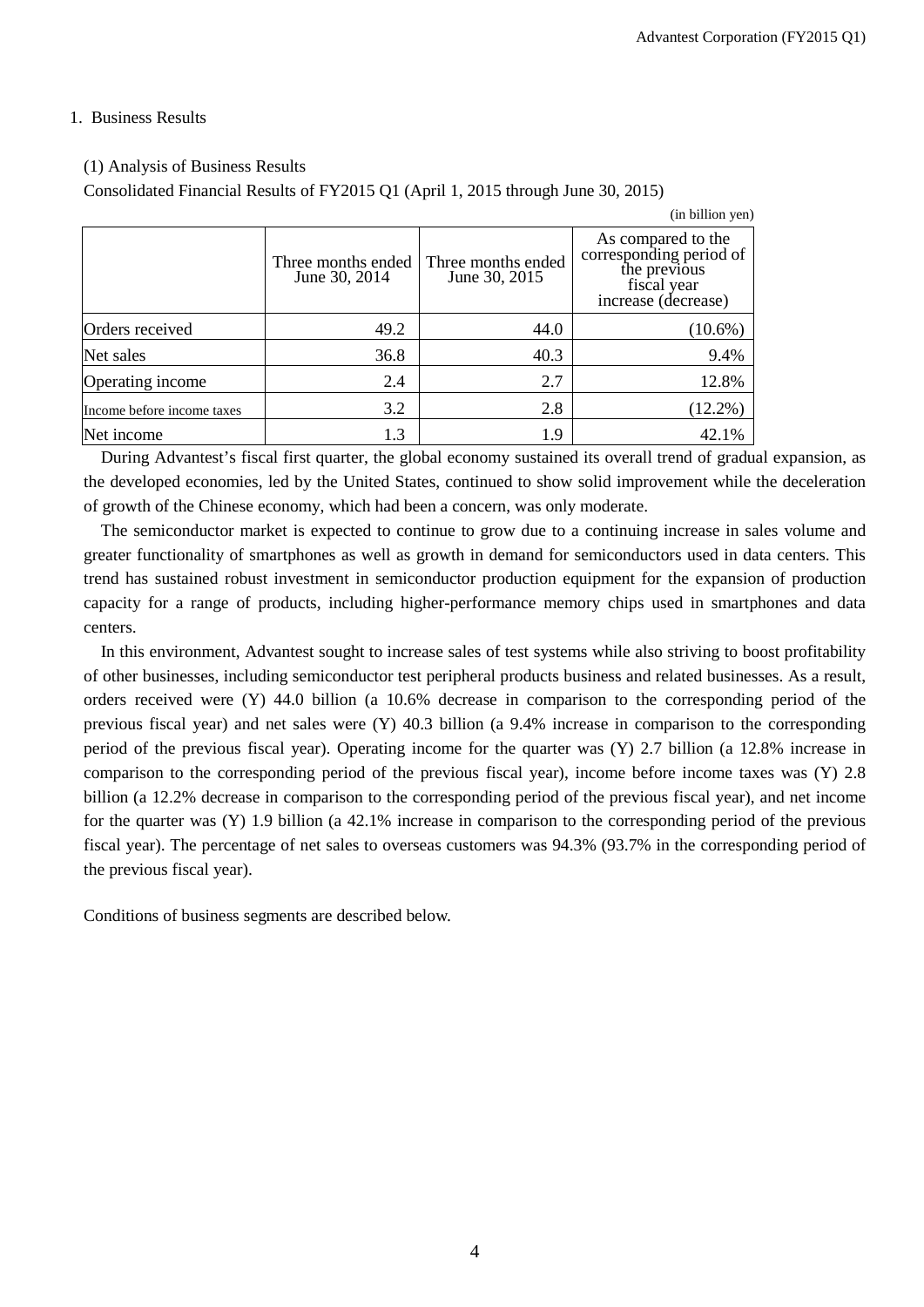|                  |                                     |                                     | (in billion yen)                                                                                    |
|------------------|-------------------------------------|-------------------------------------|-----------------------------------------------------------------------------------------------------|
|                  | Three months ended<br>June 30, 2014 | Three months ended<br>June 30, 2015 | As compared to the<br>corresponding period of<br>the previous<br>fiscal year<br>increase (decrease) |
| Orders received  | 36.8                                | 26.9                                | $(26.9\%)$                                                                                          |
| Net sales        | 26.0                                | 24.7                                | $(5.2\%)$                                                                                           |
| Operating income | 3.1                                 | 1.4                                 | $(54.5\%$                                                                                           |

<Semiconductor and Component Test System Segment>

The Semiconductor and Component Test Systems Segment continued to see strong demand for memory test systems due to active capital investment by memory semiconductor suppliers. Robust sales for non-memory test systems continued, supported by increased sales volume and greater functionality of smartphones, although orders were less than in the corresponding period of the previous year, when there was a rapid increase in demand for additional test capacities resulting from high demand for replacement PCs and growth in production of LTE smartphones for China.

As a result of the above, orders received were (Y) 26.9 billion (a 26.9% decrease in comparison to the corresponding period of the previous fiscal year), net sales were (Y) 24.7 billion (a 5.2% decrease in comparison to the corresponding period of the previous fiscal year), and operating income was (Y) 1.4 billion (a 54.5% decrease in comparison to the corresponding period of the previous fiscal year).

 $<$  Mechatronics System Segment $>$ 

|                  |                                     |                                     | (in billion yen)                                                                                    |
|------------------|-------------------------------------|-------------------------------------|-----------------------------------------------------------------------------------------------------|
|                  | Three months ended<br>June 30, 2014 | Three months ended<br>June 30, 2015 | As compared to the<br>corresponding period of<br>the previous<br>fiscal year<br>increase (decrease) |
| Orders received  | 5.9                                 | 9.1                                 | 54.5%                                                                                               |
| Net sales        | 4.8                                 | 8.8                                 | 83.8%                                                                                               |
| Operating income | 0.2                                 | 1.9                                 | 12.3 times                                                                                          |

The Mechatronics Segment saw robust demand for device interfaces, which is closely correlated to the performance of other businesses, driven by an increase in demand for memory test systems. Amid further miniaturization of semiconductors, Advantest's nanotechnology business also achieved an increase in profit compared to the corresponding period in the previous fiscal year.

As a result of the above, orders received were (Y) 9.1 billion (a 54.5% increase in comparison to the corresponding period of the previous fiscal year), net sales were (Y) 8.8 billion (a 83.8% increase in comparison to the corresponding period of the previous fiscal year), and operating income was (Y) 1.9 billion (a 12.3 times increase in comparison to the corresponding period of the previous fiscal year).

<Services, Support and Others Segment>

|                  |                                     |                                     | (in billion yen)                                                                                    |
|------------------|-------------------------------------|-------------------------------------|-----------------------------------------------------------------------------------------------------|
|                  | Three months ended<br>June 30, 2014 | Three months ended<br>June 30, 2015 | As compared to the<br>corresponding period of<br>the previous<br>fiscal year<br>increase (decrease) |
| Orders received  | 6.5                                 | 8.0                                 | 23.3%                                                                                               |
| Net sales        | 6.0                                 | 6.8                                 | 13.4%                                                                                               |
| Operating income | 0.6                                 | 0.7                                 | 16.6%                                                                                               |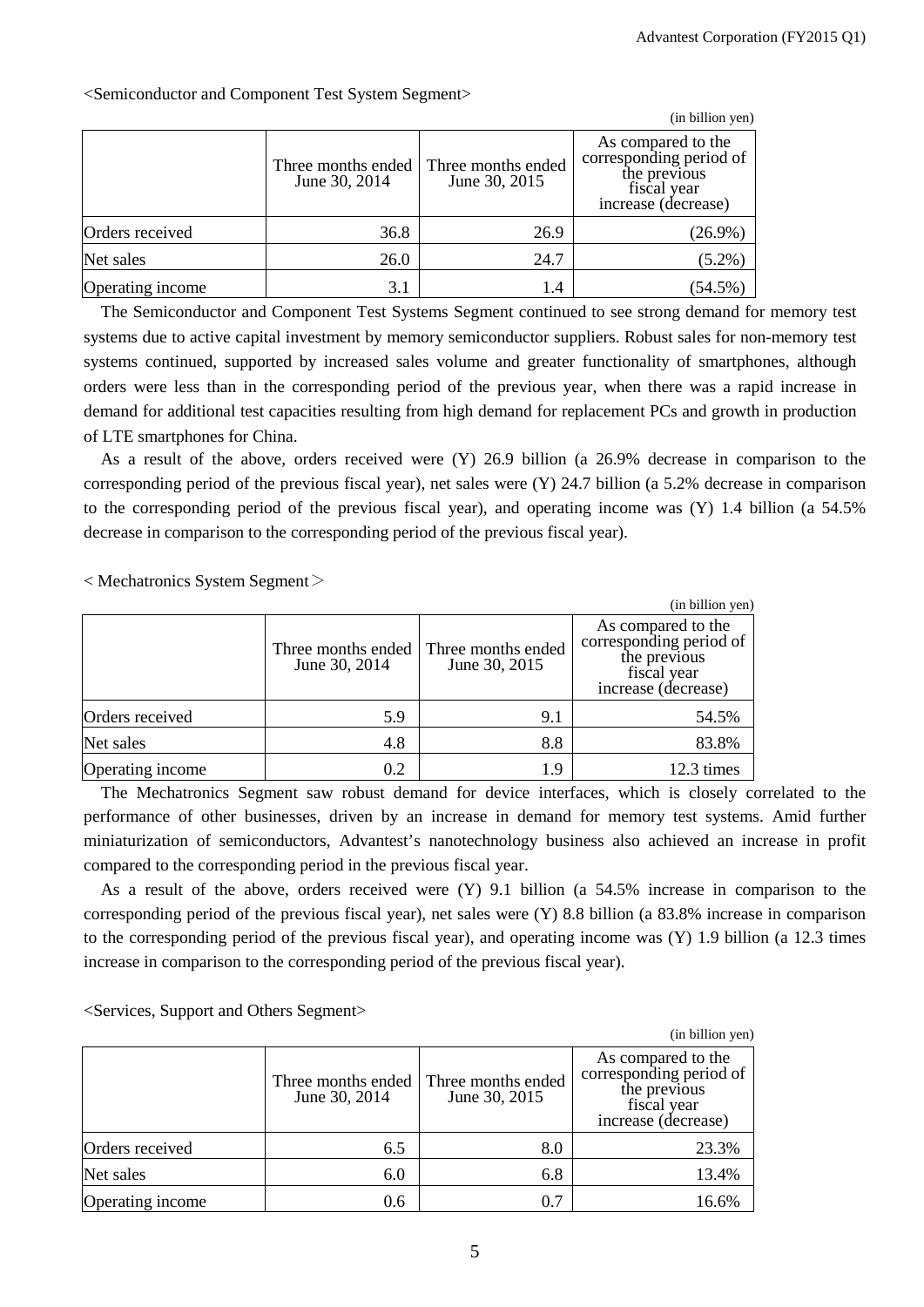In the Services, Support and Others Segment, efforts to improve profitability of field services continued to generate positive results, including an increase in the number of annual maintenance contracts.

As a result of the above, orders received were (Y) 8.0 billion (a 23.3% increase in comparison to the corresponding period of the previous fiscal year), net sales were (Y) 6.8 billion (a 13.4% increase in comparison to the corresponding period of the previous fiscal year), and operating income was (Y) 0.7 billion (a 16.6% increase in comparison to the corresponding period of the previous fiscal year).

#### (2) Analysis of Financial Condition

Total assets at June 30, 2015 amounted to (Y) 270.3 billion, a decrease of (Y) 2.7 billion compared to March 31, 2015, primarily due to a decrease of (Y) 5.4 billion and (Y) 4.0 billion in cash and cash equivalents and trade receivables, respectively, offset by an increase of  $(Y)$  4.7 billion and  $(Y)$  1.0 billion in inventories and goodwill, respectively. The amount of total liabilities was (Y) 125.3 billion, a decrease of (Y) 6.8 billion compared to March 31, 2015, primarily due to a redemption of (Y) 10.0 billion in corporate bonds, offset by an increase of (Y) 3.2 billion in customer prepayments. Stockholders' equity was (Y) 145.1 billion. Equity to assets ratio was 53.7%, an increase of 2.1 percentage points from March 31, 2015.

#### (Cash Flow Condition)

Cash and cash equivalents held at June 30, 2015 were (Y) 92.2 billion, a decrease of (Y) 5.4 billion from March 31, 2015. Significant cash flows during the three-month period of this fiscal year and their causes are described below.

Net cash provided by operating activities was  $(Y)$  4.2 billion (net cash inflow of  $(Y)$  6.0 billion in the corresponding period of the previous fiscal year). This amount was primarily attributable to a decrease of (Y) 4.4 billion in trade receivables, an increase of (Y) 3.0 billion in customer prepayments, an increase of (Y) 4.1 billion in inventories and adjustments of non cash items such as depreciation and amortization in addition to the net income of (Y) 1.9 billion.

Net cash used in investing activities was  $(Y)$  0.4 billion (net cash inflow of  $(Y)$  0.6 billion in the corresponding period of the previous fiscal year). This amount was primarily attributable to payments for acquisition of tangible fixed assets in the amount of (Y) 0.3 billion and payments for acquisition of intangible assets in the amount of (Y) 0.2 billion.

Net cash used in financing activities was  $(Y)$  11.6 billion (net cash outflow of  $(Y)$  0.7 billion in the corresponding period of the previous fiscal year). This amount was primarily attributable to redemption of corporate bonds (Y) 10.0 billion and dividends paid of (Y) 1.6 billion.

#### (3) Prospects for the Current Fiscal Year

Advantest expects that the trend for a society with greater safety and comfort, as embodied in the global adoption of smartphones and acceleration of computerization of automobiles, will drive future growth in the semiconductor industry and related markets.

In the current fiscal year, Advantest expects a year-over-year decrease in demand for test systems for logic semiconductors based on sales forecasts for key electronic products as well as technological trends, such as miniaturization of semiconductors. However, it expects robust demand for its memory test systems and related mechatronics products, such as device interfaces, given that multiple large manufacturers of memory semiconductors are planning to expand their production capacities for higher-speed DRAM and NAND flash memory.

Based on this outlook, Advantest will seek higher earnings by expanding its share in the semiconductor test equipment market, reinforcing its semiconductor test peripheral products business and new businesses, and further streamlining its cost structure.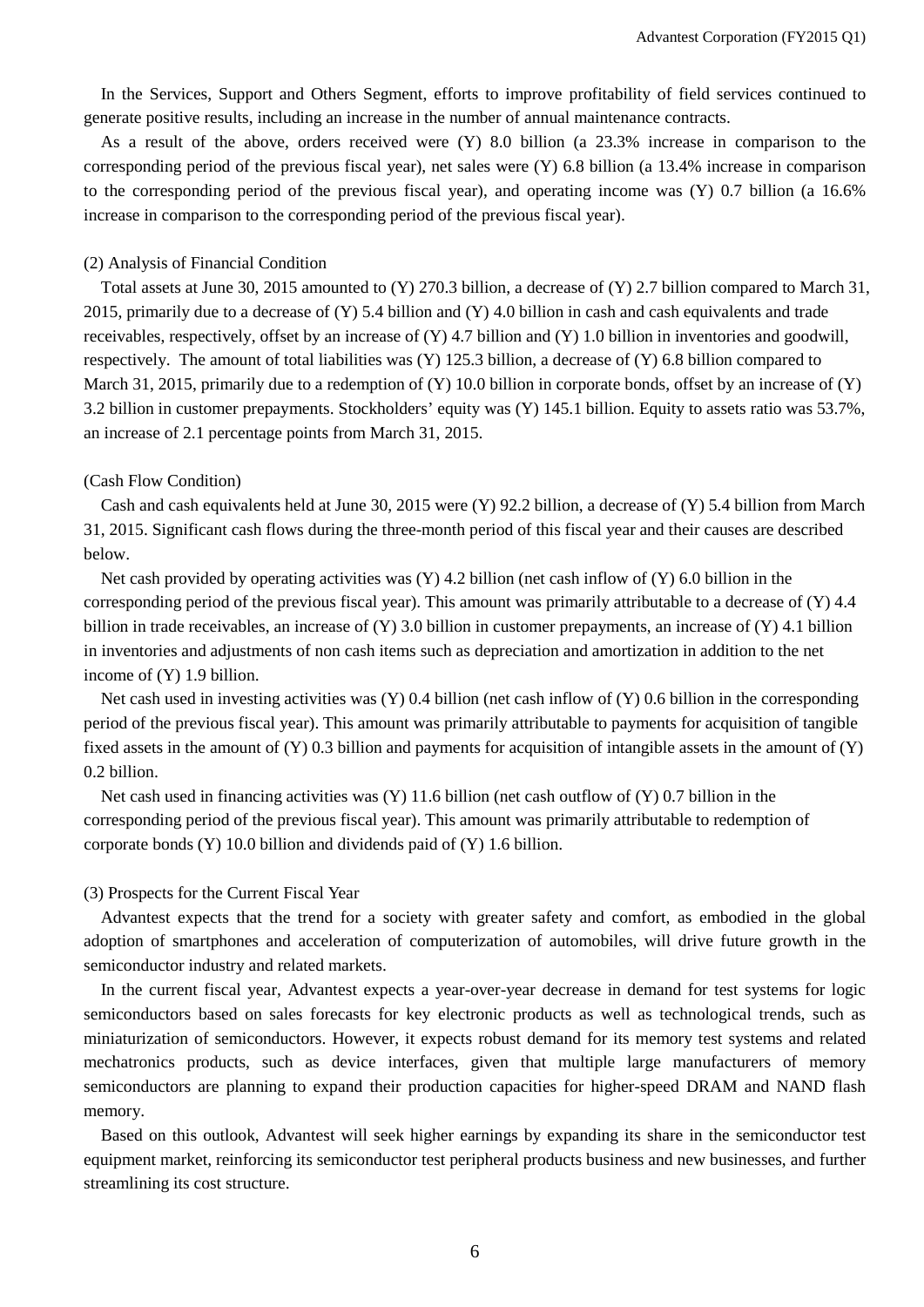Given the most recent market trends and foreign exchange rates, Advantest's forecast for the first half of FY2015 is as follows: net sales of (Y) 85.0 billion; operating income of (Y) 8.0 billion; and net income of (Y) 6.2 billion. The forecast for FY2015 remains unchanged from the outlook announced in April 2015: sales of (Y) 165.0 billion, an operating income of (Y) 15.0 billion, and net income of (Y) 12.0 billion. These forecasts are based on foreign exchange rates of 120 Yen to the US dollar and 135 Yen to the Euro.

#### 2. Others

(1) Use of Simplified Accounting Method and Special Accounting Policy for Quarterly Consolidated Financial Statements

Tax expense is measured using an estimated annual effective tax rate. Advantest makes, at the end of the first quarter, its best estimate of the annual effective tax rate for the full fiscal year and uses that rate to provide for income taxes on a current year-to-date basis. The estimated effective tax rate includes the deferred tax effects of expected year-end temporary differences and carryforwards, and the effects of valuation allowances for deferred tax assets.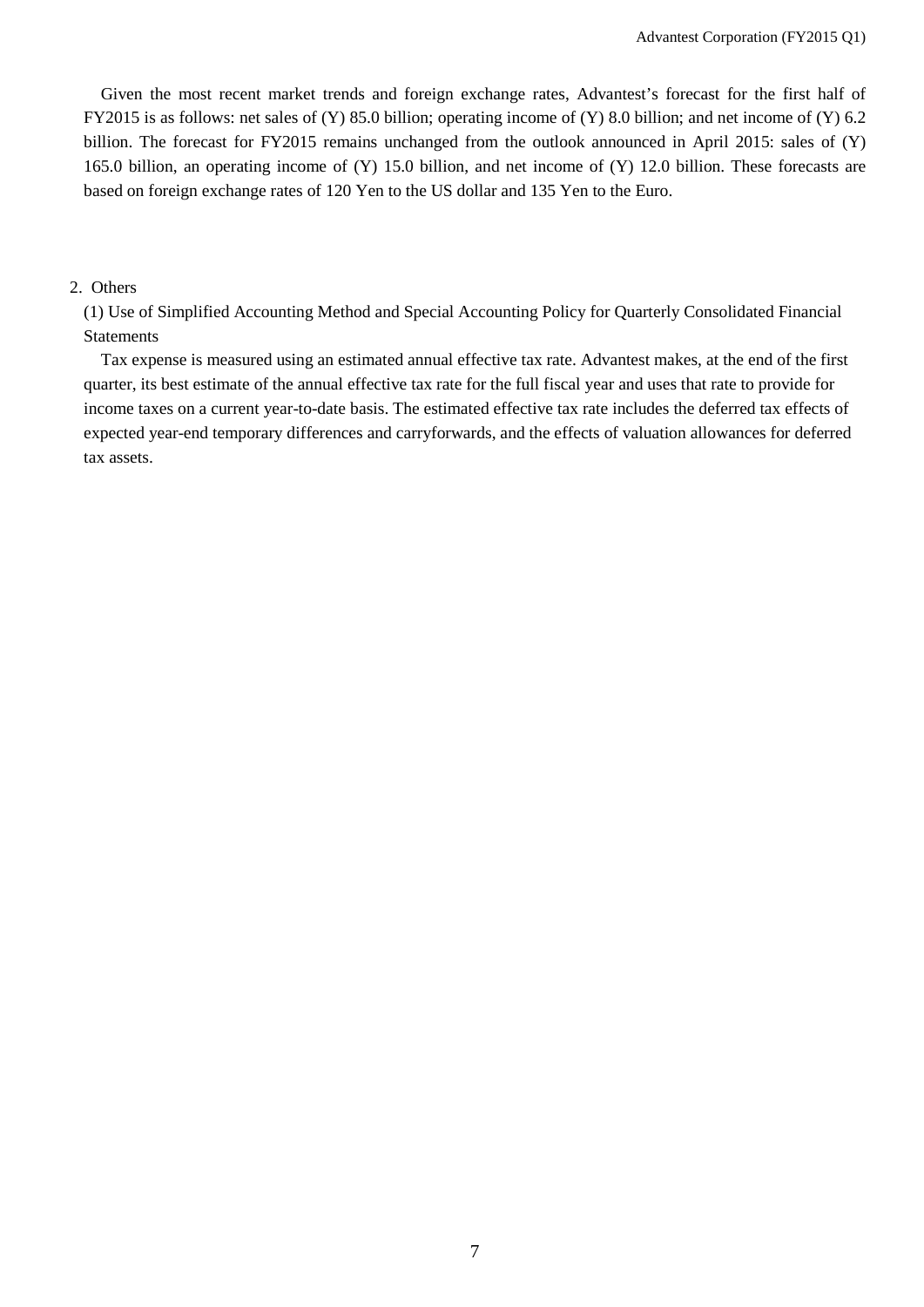# 3. Consolidated Financial Statements

# (1)Consolidated Balance Sheets (Unaudited)

|                                    |   | <b>Yen (Millions)</b> |               |
|------------------------------------|---|-----------------------|---------------|
| <b>Assets</b>                      |   | <b>March 31, 2015</b> | June 30, 2015 |
| Current assets:                    |   |                       |               |
| Cash and cash equivalents          | ¥ | 97,574                | 92,178        |
| Trade receivables, net             |   | 24,960                | 20,941        |
| Inventories                        |   | 37,210                | 41,915        |
| Other current assets               |   | 5,057                 | 5,975         |
| Total current assets               |   | 164,801               | 161,009       |
| Investment securities              |   | 2,249                 | 2,543         |
| Property, plant and equipment, net |   | 38,480                | 38,160        |
| Intangible assets, net             |   | 4,085                 | 3,890         |
| Goodwill                           |   | 54,590                | 55,613        |
| Other assets                       |   | 8,836                 | 9,106         |
| Total assets                       | ¥ | 273,041               | 270,321       |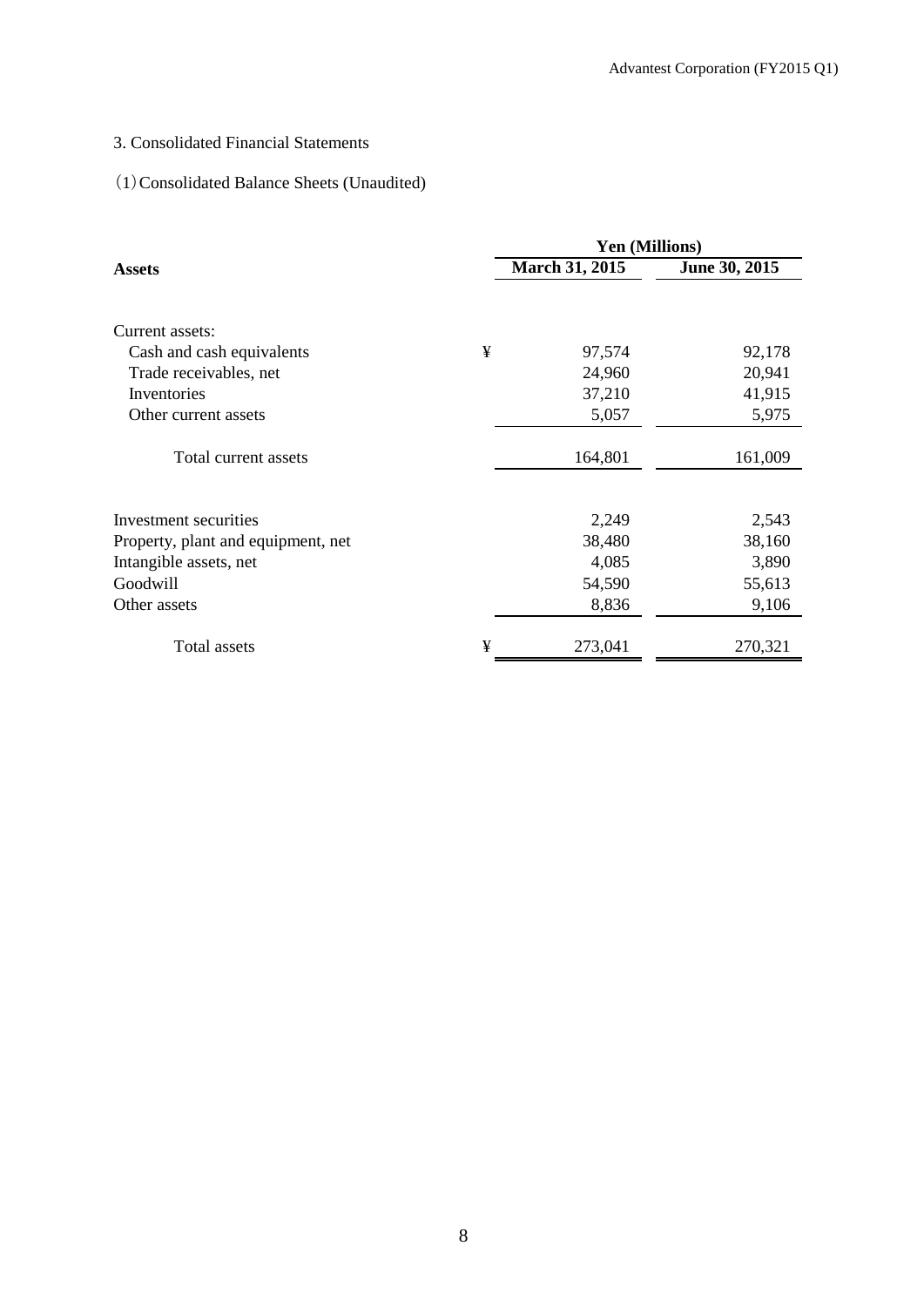|                                             | Yen (Millions) |                |               |  |  |
|---------------------------------------------|----------------|----------------|---------------|--|--|
| <b>Liabilities and Stockholders' Equity</b> |                | March 31, 2015 | June 30, 2015 |  |  |
|                                             |                |                |               |  |  |
| Current liabilities:                        |                |                |               |  |  |
| Trade accounts payable                      | ¥              | 18,101         | 19,018        |  |  |
| Accrued expenses                            |                | 10,482         | 8,024         |  |  |
| Income taxes payable                        |                | 2,106          | 1,271         |  |  |
| Accrued warranty expenses                   |                | 1,525          | 1,596         |  |  |
| Corporate bonds - current portion           |                | 10,000         |               |  |  |
| <b>Customer prepayments</b>                 |                | 4,900          | 8,122         |  |  |
| Other current liabilities                   |                | 2,572          | 4,002         |  |  |
| Total current liabilities                   |                | 49,686         | 42,033        |  |  |
| Corporate bonds                             |                | 15,000         | 15,000        |  |  |
| Convertible bonds                           |                | 30,119         | 30,111        |  |  |
| Accrued pension and severance costs         |                | 35,034         | 36,032        |  |  |
| Other liabilities                           |                | 2,264          | 2,079         |  |  |
|                                             |                |                |               |  |  |
| <b>Total liabilities</b>                    |                | 132,103        | 125,255       |  |  |
| Commitments and contingent liabilities      |                |                |               |  |  |
| Stockholders' equity:                       |                |                |               |  |  |
| Common stock                                |                | 32,363         | 32,363        |  |  |
| Capital surplus                             |                | 43,770         | 43,761        |  |  |
| Retained earnings                           |                | 141,104        | 141,201       |  |  |
| Accumulated other comprehensive income      |                | 18,387         | 22,326        |  |  |
| Treasury stock                              |                | (94, 686)      | (94, 585)     |  |  |
| Total stockholders' equity                  |                | 140,938        | 145,066       |  |  |
| Total liabilities and stockholders' equity  | ¥              | 273,041        | 270,321       |  |  |
|                                             |                |                |               |  |  |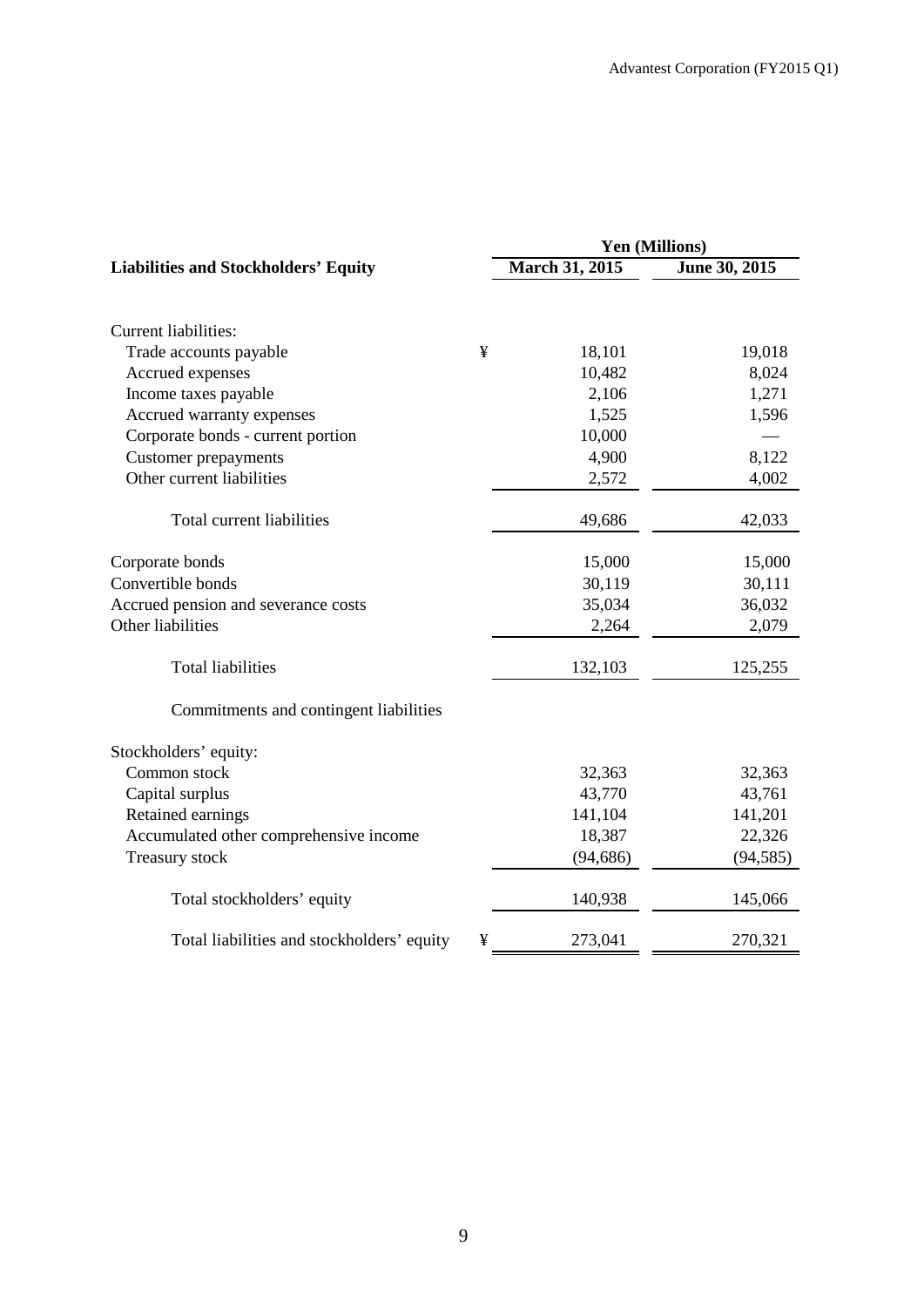# (2)Consolidated Statements of Operations (Unaudited)

|                                              |   | Yen (Millions)                      |                                     |  |
|----------------------------------------------|---|-------------------------------------|-------------------------------------|--|
|                                              |   | Three months ended<br>June 30, 2014 | Three months ended<br>June 30, 2015 |  |
| Net sales                                    | ¥ | 36,829                              | 40,277                              |  |
| Cost of sales                                |   | 16,578                              | 17,662                              |  |
| Gross profit                                 |   | 20,251                              | 22,615                              |  |
| Research and development expenses            |   | 7,381                               | 7,961                               |  |
| Selling, general and administrative expenses |   | 10,468                              | 11,945                              |  |
| Operating income                             |   | 2,402                               | 2,709                               |  |
| Other income (expense):                      |   |                                     |                                     |  |
| Interest and dividend income                 |   | 59                                  | 90                                  |  |
| Interest expense                             |   | (34)                                | (30)                                |  |
| Gain on sale of investment securities        |   | 559                                 |                                     |  |
| Other, net                                   |   | 206                                 | 34                                  |  |
| Total other income (expense)                 |   | 790                                 | 94                                  |  |
| Income before income taxes                   |   | 3,192                               | 2,803                               |  |
| Income taxes (benefit)                       |   | 1,853                               | 900                                 |  |
| Net income                                   | ¥ | 1,339                               | 1,903                               |  |

|                       |   | Yen                                 |                                     |  |
|-----------------------|---|-------------------------------------|-------------------------------------|--|
|                       |   | Three months ended<br>June 30, 2014 | Three months ended<br>June 30, 2015 |  |
| Net income per share: |   |                                     |                                     |  |
| Basic                 | ¥ | 7.68                                | 10.90                               |  |
| Diluted               |   | 6.94                                | 9.84                                |  |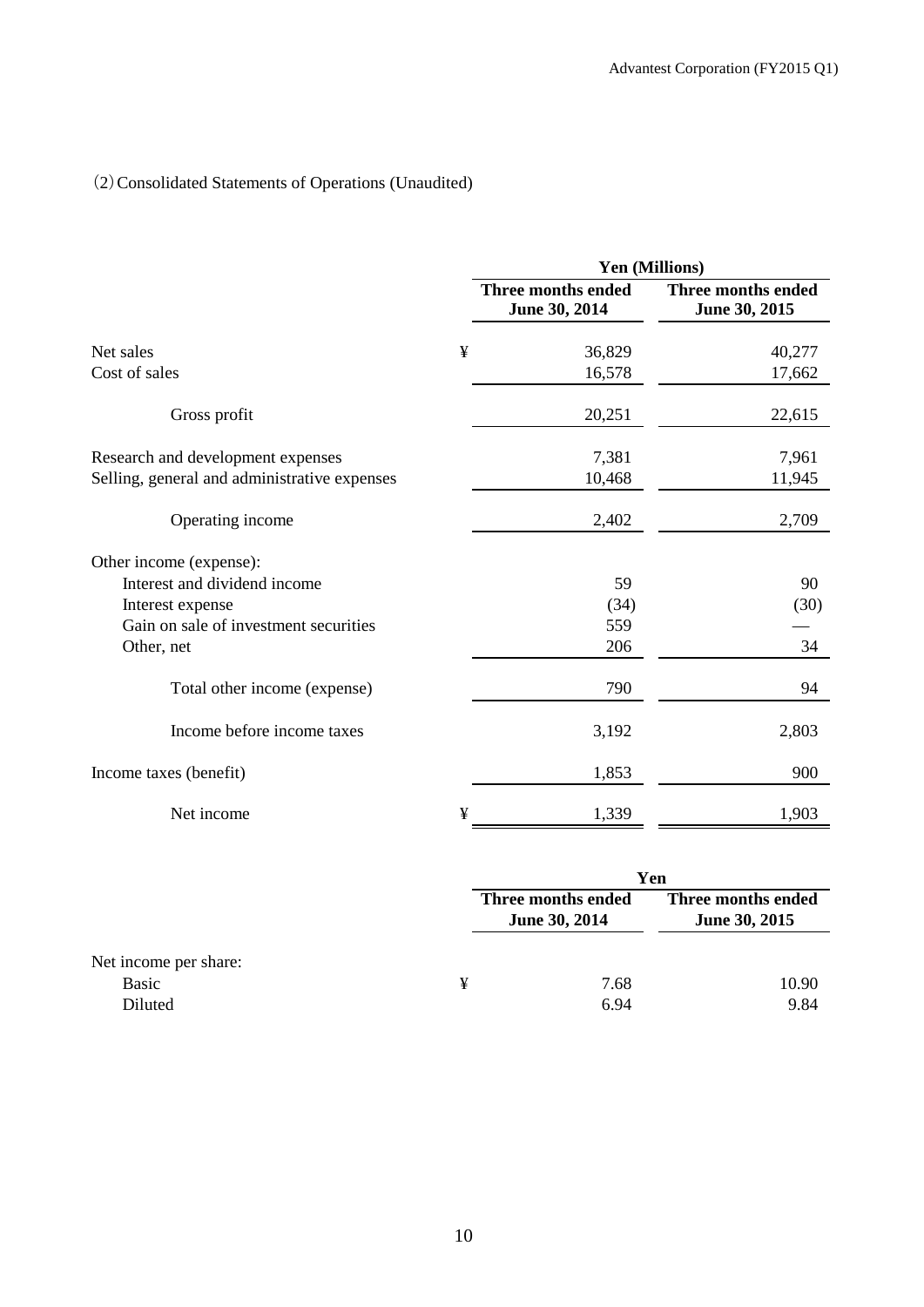# (3)Consolidated Statements of Comprehensive Income (Loss) (Unaudited)

|                                                        |   | Yen (Millions)                             |                                            |  |
|--------------------------------------------------------|---|--------------------------------------------|--------------------------------------------|--|
|                                                        |   | Three months ended<br><b>June 30, 2014</b> | Three months ended<br><b>June 30, 2015</b> |  |
| Comprehensive income (loss)                            |   |                                            |                                            |  |
| Net income                                             | ¥ | 1.339                                      | 1,903                                      |  |
| Other comprehensive income (loss), net of tax          |   |                                            |                                            |  |
| Foreign currency translation adjustments               |   | (2,066)                                    | 3,377                                      |  |
| Net unrealized gains (losses) on investment securities |   | (255)                                      | 197                                        |  |
| Pension related adjustments                            |   | 280                                        | 365                                        |  |
| Total other comprehensive income (loss)                |   | (2,041)                                    | 3,939                                      |  |
| Total comprehensive income (loss)                      | ¥ | (702)                                      | 5,842                                      |  |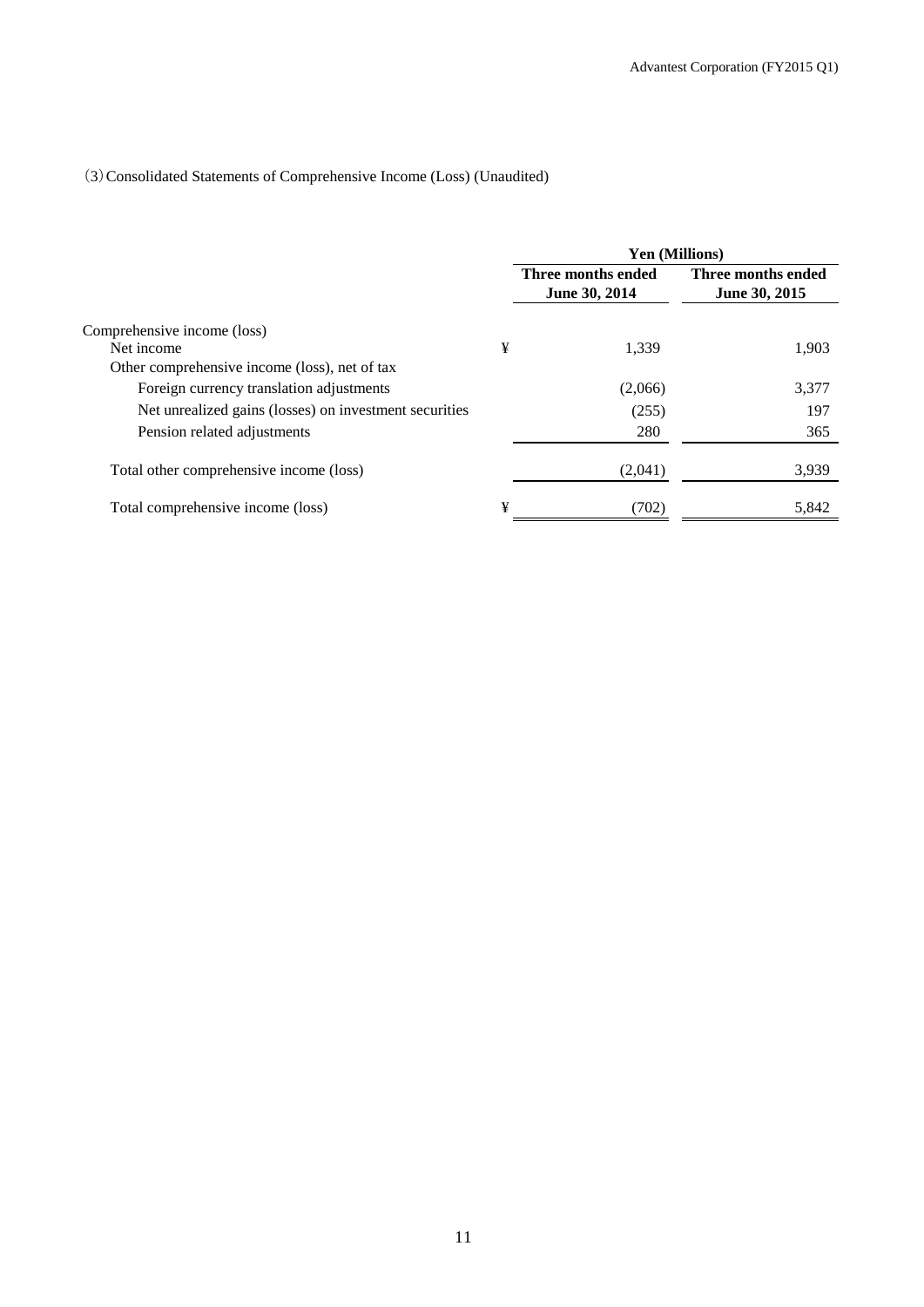# (4)Consolidated Statements of Cash Flows (Unaudited)

|                                                                  | Yen (Millions)                      |                                     |  |
|------------------------------------------------------------------|-------------------------------------|-------------------------------------|--|
|                                                                  | Three months ended<br>June 30, 2014 | Three months ended<br>June 30, 2015 |  |
| Cash flows from operating activities:                            |                                     |                                     |  |
| Net income                                                       | ¥<br>1,339                          | 1,903                               |  |
| Adjustments to reconcile net income to net cash                  |                                     |                                     |  |
| provided by (used in) operating activities:                      |                                     |                                     |  |
| Depreciation and amortization                                    | 1,378                               | 1,381                               |  |
| Deferred income taxes                                            | (786)                               | 745                                 |  |
| Gain on sale of investment securities                            | (559)                               |                                     |  |
| Changes in assets and liabilities:                               |                                     |                                     |  |
| Trade receivables                                                | (1,553)                             | 4,422                               |  |
| Inventories                                                      | (136)                               | (4,135)                             |  |
| Trade accounts payable                                           | 1,364                               | 680                                 |  |
| Other account payable                                            | 933                                 | (74)                                |  |
| Accrued expenses                                                 | 249                                 | (2,619)                             |  |
| Income taxes payable                                             | 2,318                               | (951)                               |  |
| Accrued warranty expenses                                        | (156)                               | 55                                  |  |
| Customer prepayments                                             | 806                                 | 3,025                               |  |
| Accrued pension and severance costs                              | 232                                 | 901                                 |  |
| Other                                                            | 578                                 | (1,141)                             |  |
|                                                                  |                                     |                                     |  |
| Net cash provided by (used in) operating activities              | 6,007                               | 4,192                               |  |
| Cash flows from investing activities:                            |                                     |                                     |  |
| Proceeds from sale of available-for-sale securities              | 1,557                               |                                     |  |
| Purchases of property, plant and equipment                       | (754)                               | (279)                               |  |
| Purchases of intangible assets                                   | (142)                               | (194)                               |  |
| Other                                                            | (56)                                | 69                                  |  |
|                                                                  |                                     |                                     |  |
| Net cash provided by (used in) investing activities              | 605                                 | (404)                               |  |
| Cash flows from financing activities:                            |                                     |                                     |  |
| Redemption of corporate bonds                                    |                                     | (10,000)                            |  |
| Dividends paid                                                   | (843)                               | (1,587)                             |  |
| Other                                                            | 175                                 | 15                                  |  |
| Net cash provided by (used in) financing activities              | (668)                               | (11, 572)                           |  |
| Net effect of exchange rate changes on cash and cash equivalents | (708)                               | 2,388                               |  |
| Net change in cash and cash equivalents                          | 5,236                               | (5,396)                             |  |
| Cash and cash equivalents at beginning of period                 | 68,997                              | 97,574                              |  |
| Cash and cash equivalents at end of period                       | ¥<br>74,233                         | 92,178                              |  |